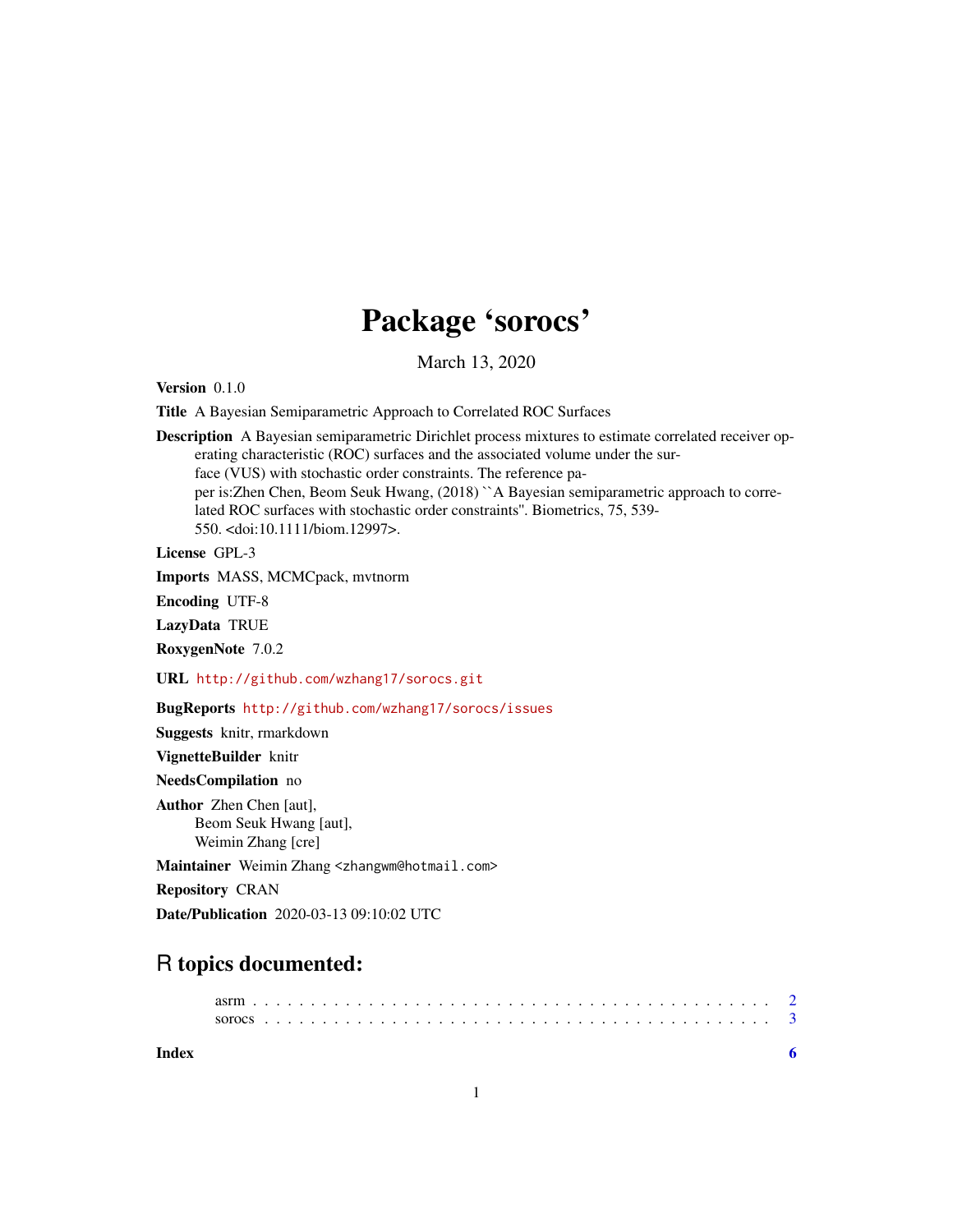<span id="page-1-0"></span>2 assume that  $2\pi$  as  $\pi$  as  $2\pi$ 

asrm *The example data is meant to represent the dataset supplied by the Physician Reliability Study (PRS), which is explored in Section 5 of the paper. The 'sampledata' file contains the following variables:*

#### Description

The example data is meant to represent the dataset supplied by the Physician Reliability Study (PRS), which is explored in Section 5 of the paper. The 'sampledata' file contains the following variables:

#### Usage

asrm

#### Format

A data frame with 129 rows and following variables:

#### STUDYID Subject id

logREscoremean1 log value of mean of four Regional Experts;<sup> $-$ </sup> scores at setting 1 logREscoremean2 log value of mean of four Regional Experts<sup> $-$ </sup> scores at setting 2 TN1 sum of the IE(International Experts)'s diagnoses for positive disease at setting 1

TN2 sum of the IE(International Experts)'s diagnoses for positive disease at setting 2

#### TN12 TN1+TN2

JN1 number of non-missing IE's diagnoses for positive disease at setting 1

JN2 number of non-missing IE's diagnoses for positive disease at setting 2 JN12 JN1+JN2

TNN1 sum of the IE's diagnoses for severe disease at setting 1

TNN2 sum of the IE's diagnoses for severe disease at setting 2

TNN12 TNN1+TNN2

JNN1 number of non-missing IE's diagnoses for severe disease at setting 1

JNN2 number of non-missing IE's diagnoses for severe disease at setting 2 JNN12 JNN1+JNN2

#### Source

<https://doi.org/10.1111/biom.12997>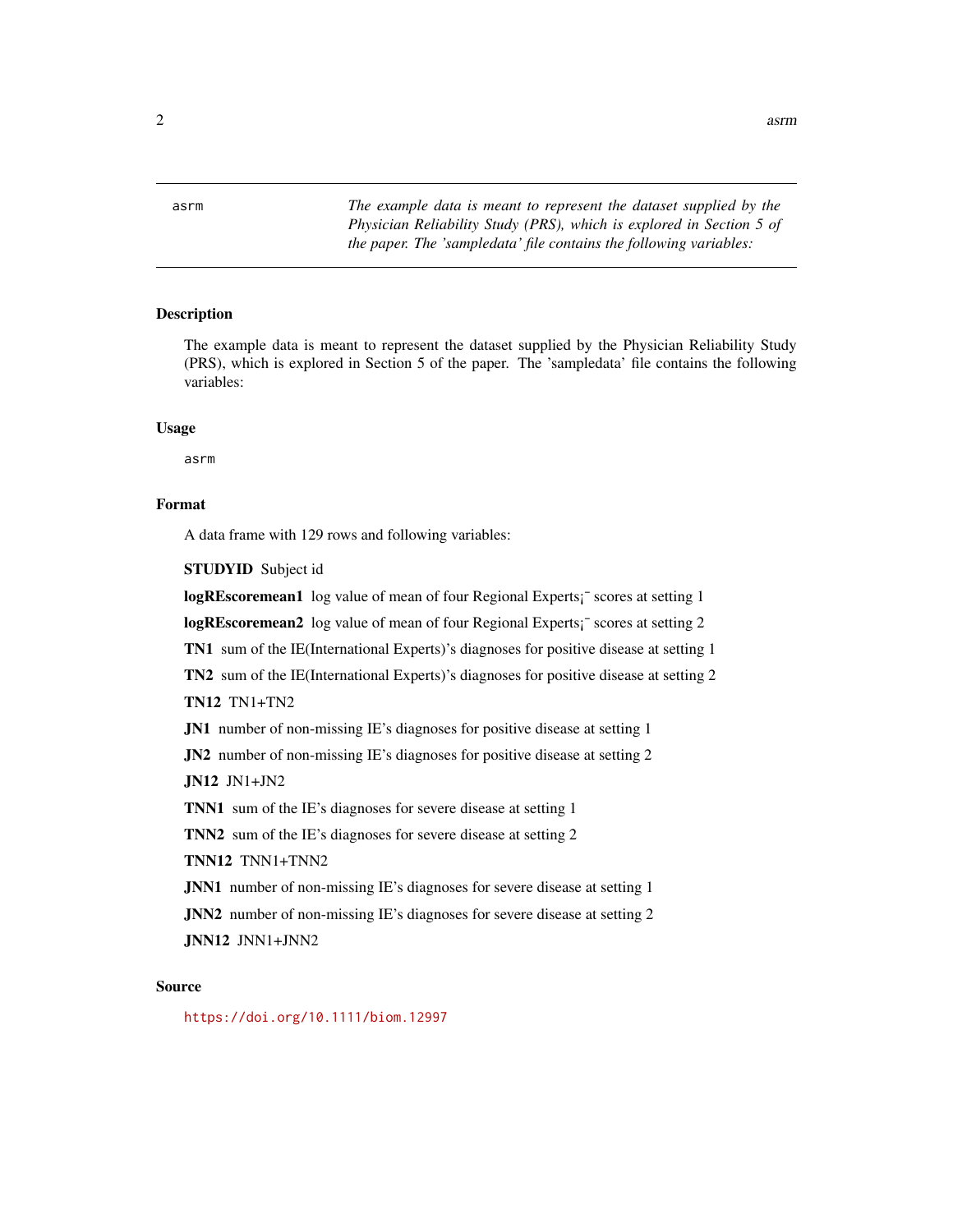<span id="page-2-0"></span>sorocs *A Bayesian Semiparametric Dirichlet Process Mixtures to Estimate Correlated ROC Surfaces with Stochastic Order Constraints*

#### Description

A Bayesian nonparametric Dirichlet process mixtures to estimate the receiver operating characteristic (ROC) surfaces and the associated volume under the surface (VUS), a summary measure similar to the area under the curve measure for ROC curves. To model distributions flexibly, including their skewness and multi-modality characteristics a Bayesian nonparametric Dirichlet process mixtures was used. Between-setting correlations is handled by dependent Dirichlet process mixtures that have bivariate distributions with nonzero correlations as their bases. To accommodate ordering constraints, the stochastic ordering in the context of mixture distributions was adopted.

#### Usage

```
sorocs(
  nsim = 4,
 nburn = 2,
  Yvariable1,
  Yvariable2,
  gridY = seq(0, 5, by = 0.05),
  Xvariable1,
  Xvariable2,
  \text{gamma} = -4.6,
  gam1 = 9.2,lamb0 = -4.6,
  lamb1 = 9.2,H = 30,
 L = 30,alpha1 = 1,
  alpha2 = 1,
  alpha3 = 1,
  lambda1 = 1,
  lambda2 = 1,
 mu1 = matrix(c(0.5, 0.5), 2, 1),mu2 = matrix(c(1, 1), 2, 1),mu3 = matrix(c(3, 3), 2, 1),m1 = c(0, 0),
 m2 = c(0, 0),
 m3 = c(0, 0),
 A1 = 10 * diag(2),
 A2 = 10 * diag(2),
 A3 = 10 * diag(2),
  Sig1 = matrix(c(1, 0.5, 0.5, 1), 2, 2),Sig2 = matrix(c(1, 0.5, 0.5, 1), 2, 2),Sig3 = matrix(c(1, 0.5, 0.5, 1), 2, 2),
```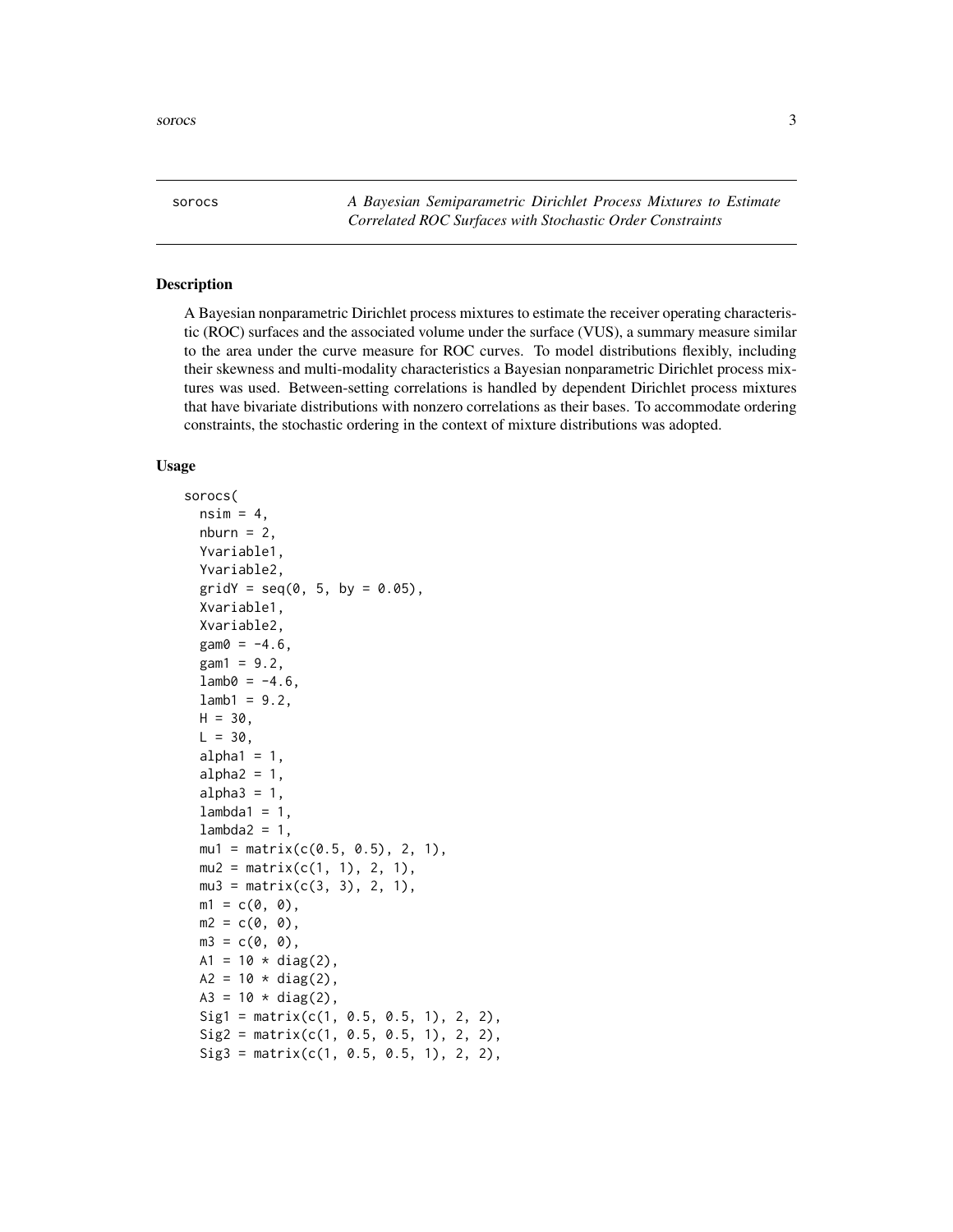4 sorocs and the set of the set of the set of the set of the set of the set of the set of the set of the set of the set of the set of the set of the set of the set of the set of the set of the set of the set of the set of

```
nu = 6,
 C0 = 10 * diag(2),
 a1 = 2,a2 = 2,b1 = 0.1,
 b2 = 0.1)
```
#### Arguments

| nsim           | Number of simulations                                                                                                                                                          |
|----------------|--------------------------------------------------------------------------------------------------------------------------------------------------------------------------------|
| nburn          | Burn in number                                                                                                                                                                 |
| Yvariable1     | Dependent variable at setting 1                                                                                                                                                |
| Yvariable2     | Dependent variable at setting 2                                                                                                                                                |
| gridY          | a regular sequence spanning the range of Y variable                                                                                                                            |
| Xvariable1     | independent variable at setting 1                                                                                                                                              |
| Xvariable2     | independent variable at setting 2                                                                                                                                              |
| gam0           | Initial value for the test score distributions (e.g., a priori information between<br>different disease populations for a single test or between multiple correlated<br>tests) |
| gam1           | Initial value for the test score distributions                                                                                                                                 |
| lamb@          | Initial value for the test score distributions                                                                                                                                 |
| lamb1          | Initial value for the test score distributions                                                                                                                                 |
| H              | trucation level number for Dirichlet process prior trucation approximation                                                                                                     |
| L              | trucation level number for Dirichlet process prior trucation approximation                                                                                                     |
| alpha1         | fixed values of the precision parameters of the Dirichlet process                                                                                                              |
| alpha2         | fixed values of the precision parameters of the Dirichlet process                                                                                                              |
| alpha3         | fixed values of the precision parameters of the Dirichlet process                                                                                                              |
| lambda1        | fixed values of the precision parameters of the Dirichlet process                                                                                                              |
| lambda2        | fixed values of the precision parameters of the Dirichlet process                                                                                                              |
| mu1            | fixed values of the bivariate normal parameters of the Dirichlet process                                                                                                       |
| mu2            | fixed values of the bivariate normal parameters of the Dirichlet process                                                                                                       |
| mu3            | fixed values of the bivariate normal parameters of the Dirichlet process                                                                                                       |
| m1             | fixed values of the bivariate normal parameters of the Dirichlet process                                                                                                       |
| m2             | fixed values of the bivariate normal parameters of the Dirichlet process                                                                                                       |
| m <sub>3</sub> | fixed values of the bivariate normal parameters of the Dirichlet process                                                                                                       |
| A <sub>1</sub> | Initial values of the bivariate normal parameters of the Dirichlet process                                                                                                     |
| A2             | Initial values of the bivariate normal parameters of the Dirichlet process                                                                                                     |
| A3             | Initial values of the bivariate normal parameters of the Dirichlet process                                                                                                     |
| Sig1           | Initial values of the inverse Wishart distribution parameters of the Dirichlet pro-<br>cess                                                                                    |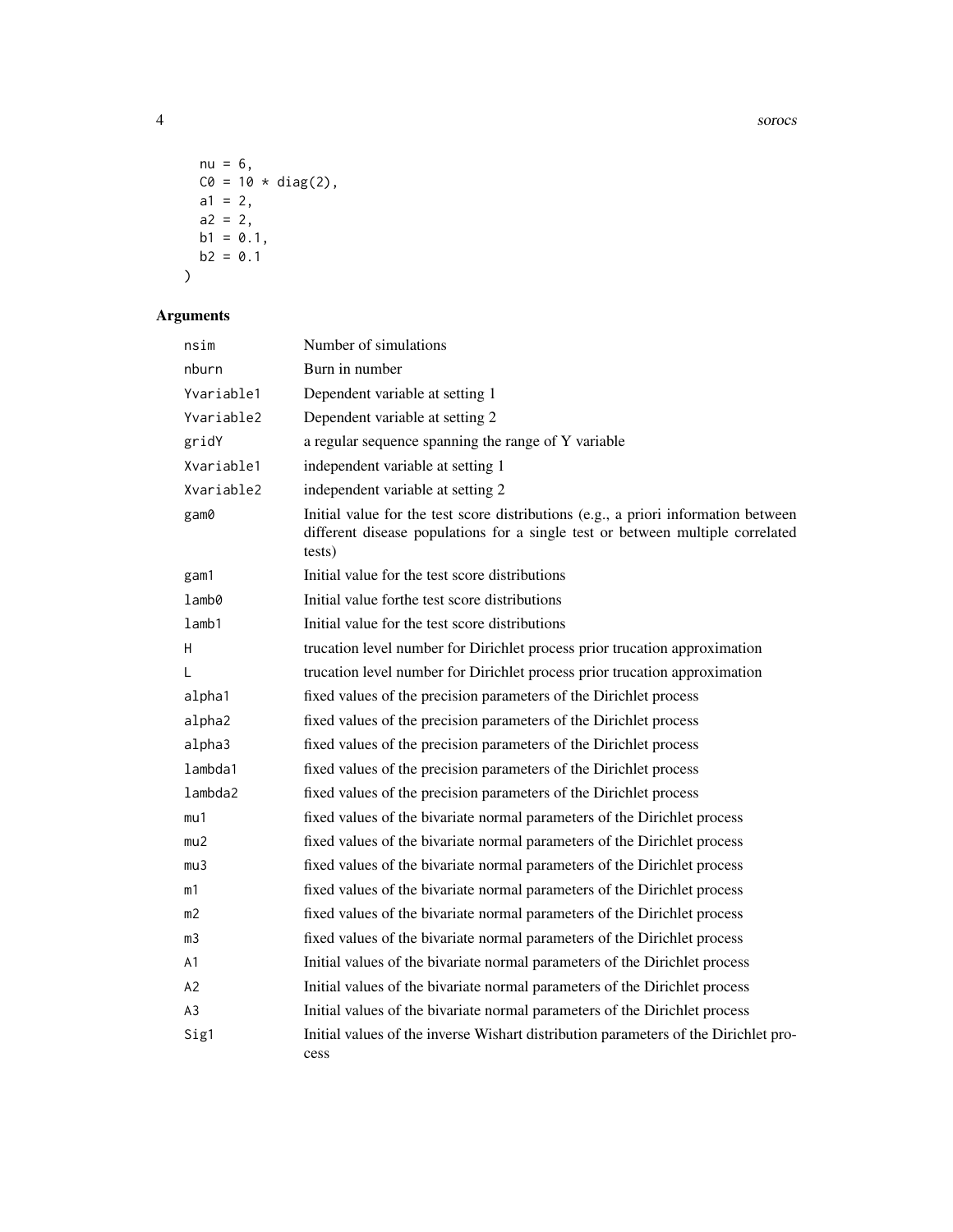$s$  sorocs  $\sim$  5

| Sig2           | Initial values of the inverse Wishart distribution parameters of the Dirichlet pro-<br>cess |
|----------------|---------------------------------------------------------------------------------------------|
| Sig3           | Initial values of the inverse Wishart distribution parameters of the Dirichlet pro-<br>cess |
| nu             | Initial values of the inverse Wishart distribution parameters of the Dirichlet pro-<br>cess |
| C0             | Initial values of the inverse Wishart distribution parameters of the Dirichlet pro-<br>cess |
| a1             | Initial shape values of the inverse-gamma base distributions for the Dirichlet<br>process   |
| a2             | Initial shape values of the inverse-gamma base distributions for the Dirichlet<br>process   |
| b <sub>1</sub> | Initial scale values of the inverse-gamma base distributions for the Dirichlet pro-<br>cess |
| b2             | Initial scale values of the inverse-gamma base distributions for the Dirichlet pro-<br>cess |

#### Value

A list of posterior estimates

#### References

Zhen Chen, Beom Seuk Hwang. (2018) *A Bayesian semiparametric approach to correlated ROC surfaces with stochastic order constraints*. Biometrics, 75, 539-550. [https://doi.org/10.1111/](https://doi.org/10.1111/biom.12997) [biom.12997](https://doi.org/10.1111/biom.12997)

#### Examples

```
library(MASS)
library(MCMCpack)
library(mvtnorm)
data(asrm)
Y1 <- asrm$logREscoremean2[1:10]
Y2 <- asrm$logREscoremean1[1:10]
X1 <-asrm$TN12[1:20]/asrm$JN12[1:10]
X2 <-asrm$TNN12[1:20]/asrm$JNN12[1:10]
try1 <- sorocs:::sorocs( H = 12, L = 12, Yvariable1 =Y1, Yvariable2= Y2,
                         gridY=seq(0,5,by=1), Xvariable1= X1, Xvariable2 =X2)
```